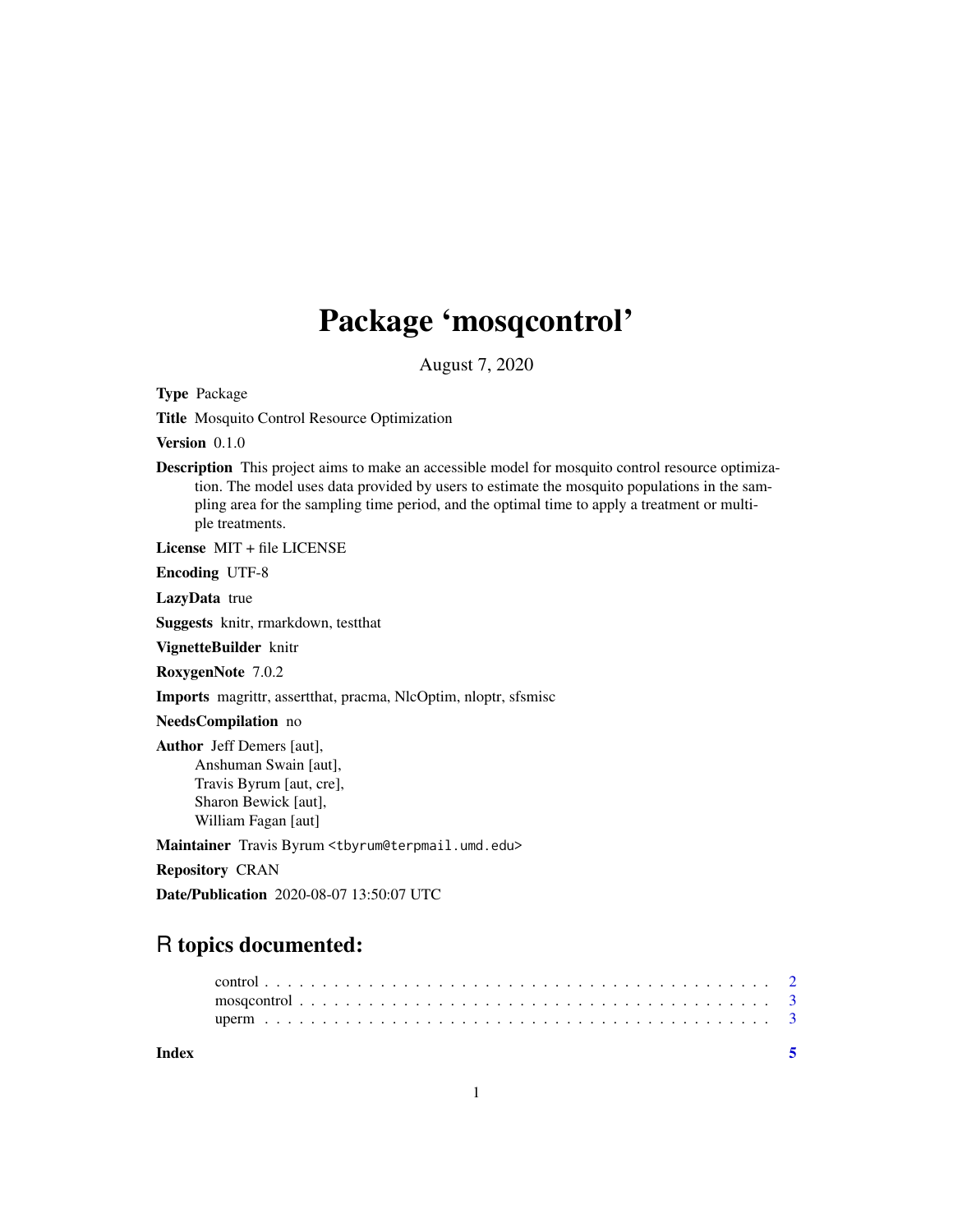<span id="page-1-0"></span>

# Description

Creates optimal schedule of pulses for mosquito control.

# Usage

```
control(
  counts,
  time,
  mu = 1/14,
  m = 3,n_{\text{lam}} = 25,kmax = 20,
  global\_opt = 0,
  n\_pulse = 4,
  rho = 0.3,
  days_between = 3,
  max_eval = 10000
)
```
# Arguments

| counts       | Numeric vector of population counts.                                                                                                                                                                                                                               |
|--------------|--------------------------------------------------------------------------------------------------------------------------------------------------------------------------------------------------------------------------------------------------------------------|
| time         | Numeric vector with corresponding day of year measurments. Example: Jan 1st<br>$=$ day 1. Must be same length as counts.                                                                                                                                           |
| mu           | Numeric indicating natural population death rate.                                                                                                                                                                                                                  |
| m            | Numeric indicating number of lifetimes for population decay between seasons                                                                                                                                                                                        |
| n_lam        | Numeric max fourier mode order to calculate.                                                                                                                                                                                                                       |
| kmax         | Numeric max number of dynamics fourier modes to use in calculating fourier<br>sum (different than $N_{\text{a}}$ = max emergence fourier mode set by user for curve<br>fitting portion of the code. Kmax should be an integer between 2 and 200,<br>default at 20. |
| global_opt   | Numeric set to 0 if user chooses local optimum, 1 if user chooses golbal GN_DIRECT_L_RAND<br>method, 2 if user chooses global GN_ISRES method.                                                                                                                     |
| n_pulse      | Numeric number of pulses, set by user, integer between 1 and 10.                                                                                                                                                                                                   |
| rho          | Numeric percent knockdown (user set between .01 and .30, e.g. 1% to 30%<br>knockdown).                                                                                                                                                                             |
| days_between | Numeric minimum number of days allowed between pulses set by user (integer<br>bewtween 0 and 30 days).                                                                                                                                                             |
| max_eval     | Numeric maximum evaluations for optimization step.                                                                                                                                                                                                                 |
|              |                                                                                                                                                                                                                                                                    |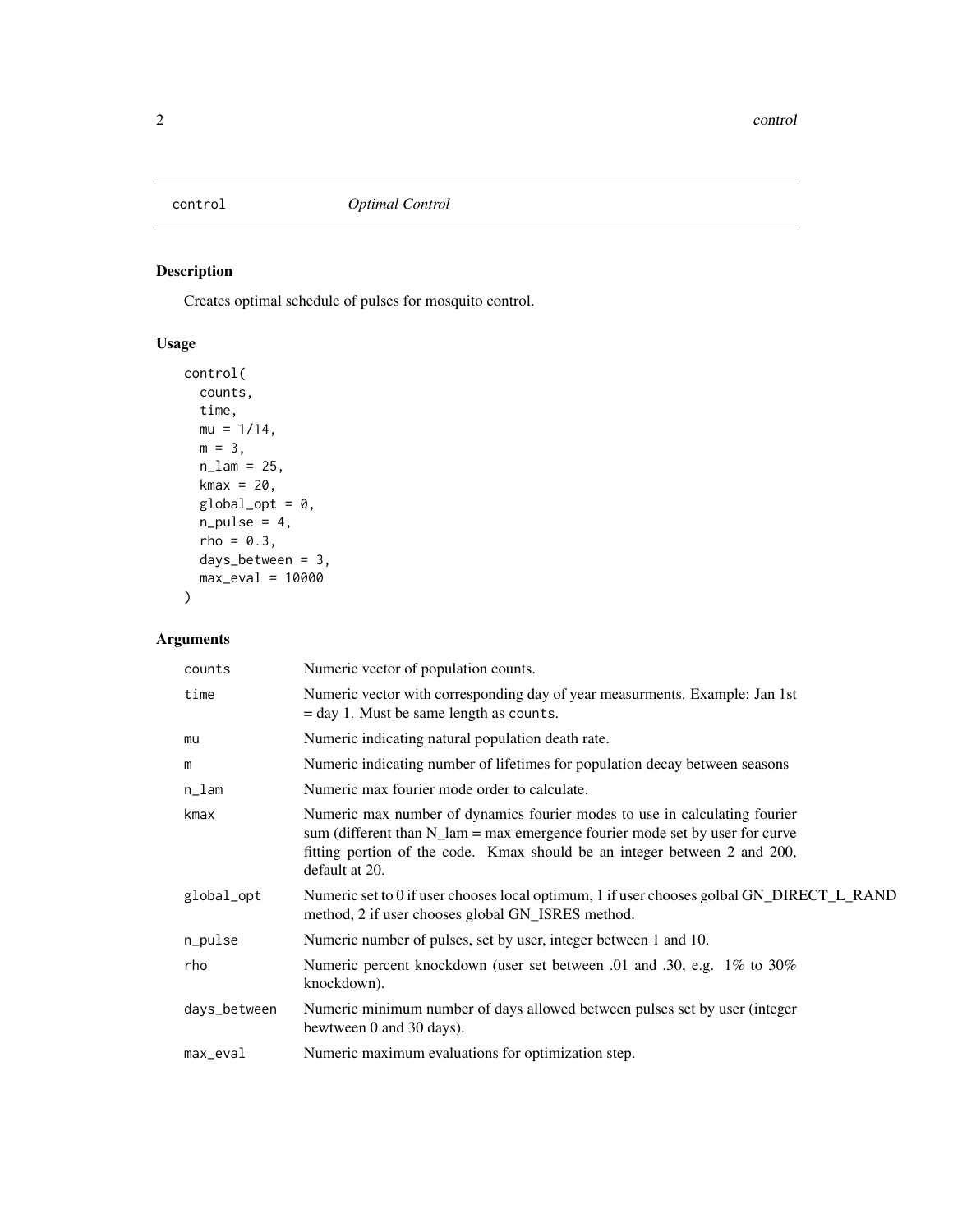#### <span id="page-2-0"></span>mosqcontrol 3

#### Value

Control list of control parameters.

#### Examples

```
y_in <- c(15, 40, 45, 88, 99, 145, 111, 132, 177, 97, 94, 145, 123, 111,
125, 115, 155, 160, 143, 132, 126, 125, 105, 98, 87, 54, 55, 8
\lambdat_in_user <- c(93, 100, 107, 114, 121, 128, 135, 142, 149, 163, 170, 177,
184, 191, 198, 205, 212, 219, 226, 233, 240, 247, 254, 261,
267, 274, 281, 288
)
control(y_in, t_in_user, global_opt = -1)
```
mosqcontrol *mosqcontrol: Mosquito Control Resource Optimization*

#### Description

This project aims to make an accessible model for mosquito control resource optimization. The model uses data provided by users to estimate the mosquito populations in the sampling area for the sampling time period, and the optimal time to apply a treatment or multiple treatments.

#### Author(s)

Maintainer: Travis Byrum <tbyrum@terpmail.umd.edu>

#### Authors:

- Jeff Demers <jdemeripi@gmail.com>
- Anshuman Swain <answain@terpmail.umd.edu>
- Sharon Bewick <sharon\_bewick@hotmail.com>
- William Fagan <br />
Graumd.edu>

uperm *uperm*

#### Description

uperm returns permutation matrix.

#### Usage

uperm(d)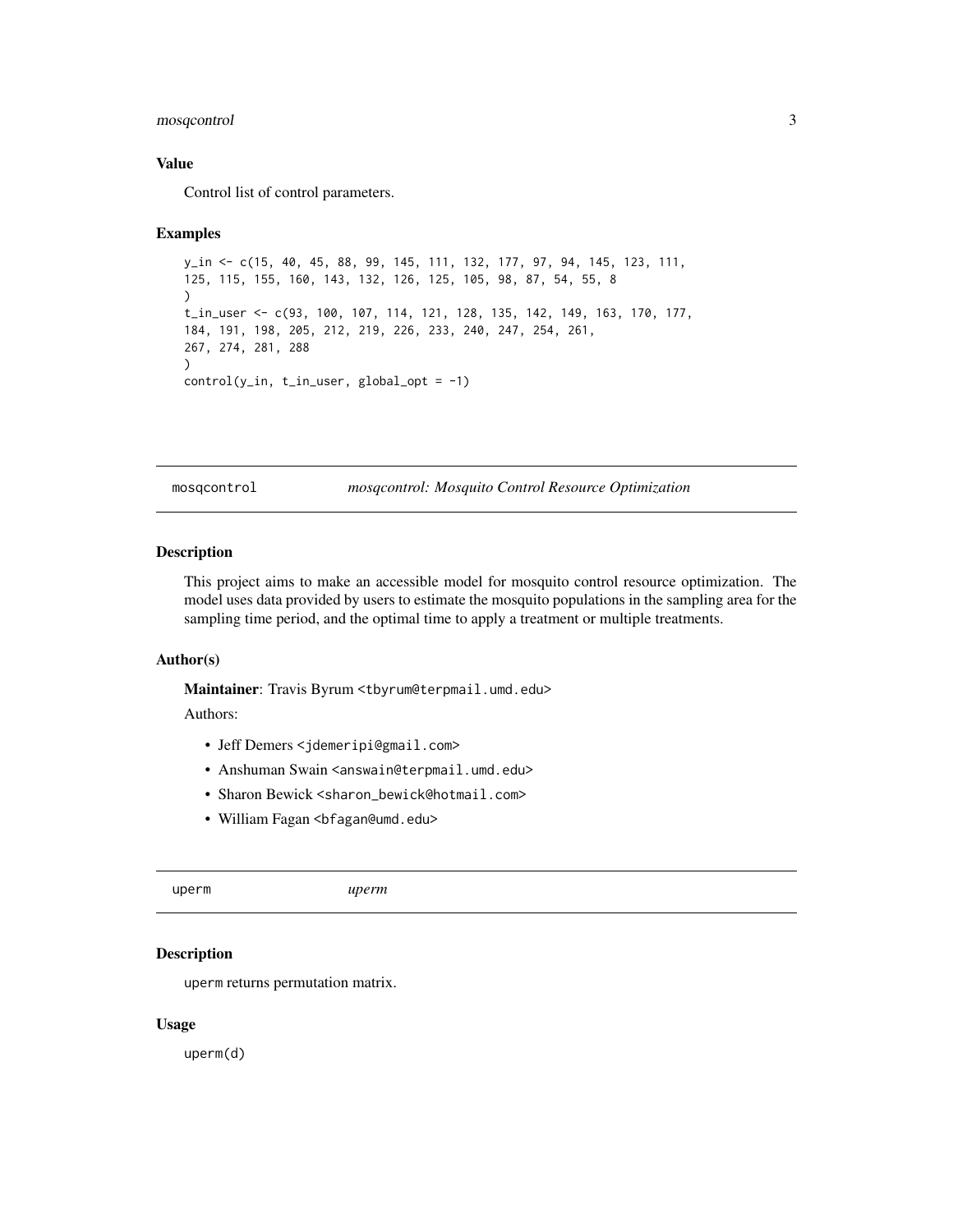# Arguments

d Vector

# Details

For a given list of numbers, this function outputs a matrix, where each row is a unique permutation of the list.

# Examples

uperm(c(1, 2))